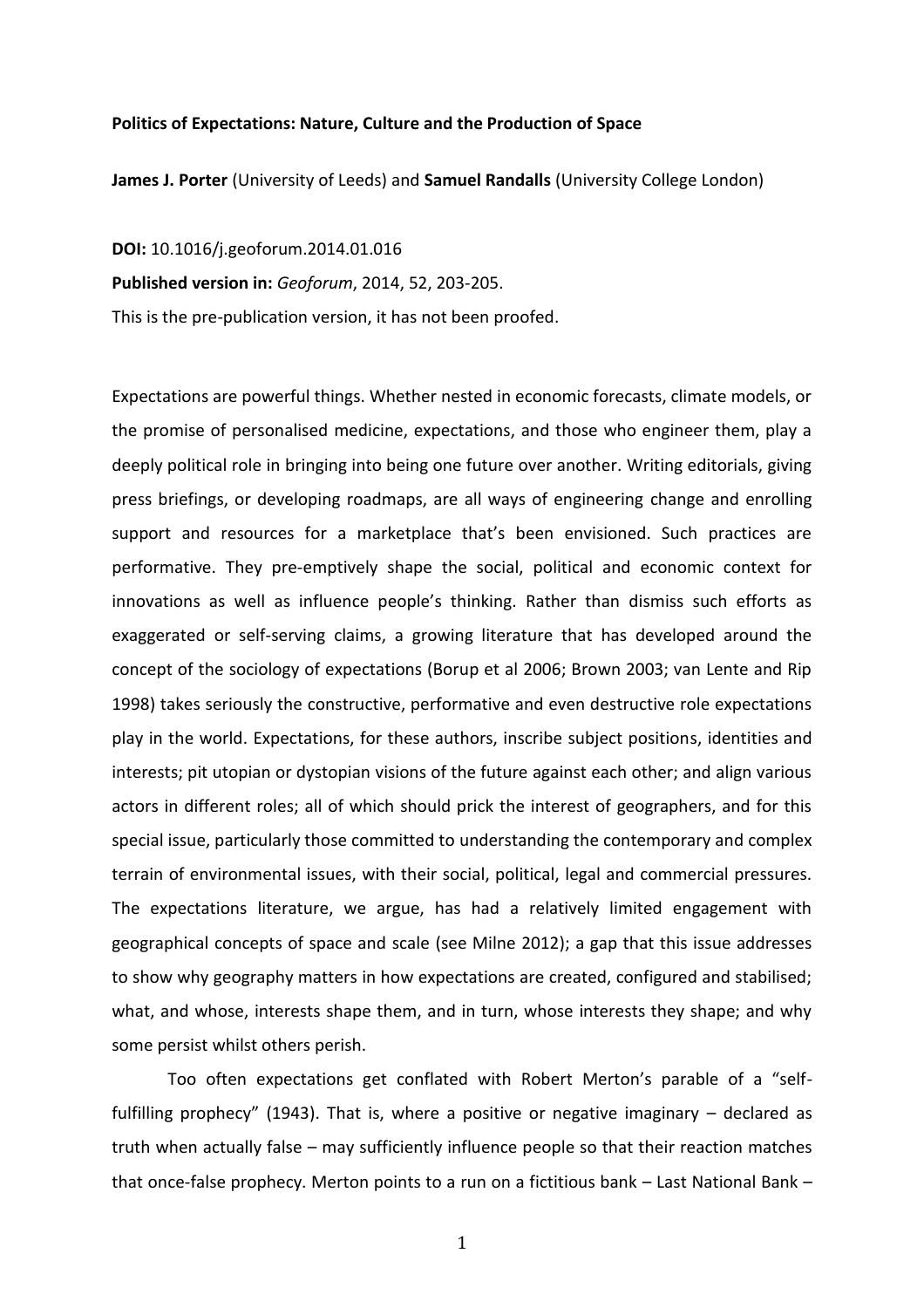where customers one day turn up on mass to withdraw their savings. Most of the bank's money is tied up in capital ventures with only a small amount readily available as cash. Customers seeing so many people at the bank start to worry. False rumours spread that something is wrong and customers rush to the bank to withdraw their money. As the number of customers increases rumours circulate about the bank's insolvency and bankruptcy. At the beginning of the day the bank was solvent, but the rumour of insolvency caused a sudden withdrawal demand, which could not be met, causing the bank tofail. That expectation is realised. Neat as this reading might be, Pollock and Williams (2010) identify a problem with this reading. The "notion of a self-fulfilling prophecy… invites the interpretation that *any* vision, if handled and communicated by enough reliable and trusted actors, could become true" (ibid: 259). Such an interpretation ignores the 'content' or work involved in 'producing' expectations. As the papers in this special issue stress, the production of expectations deploys, requires and enacts a wide array of discursive, material and financial interests, which plays out differently across space and time.

Four themes, to date, have dominated expectation studies (see Borup et al 2006). First, the constitutive nature of expectations. They create legitimacy for a project, which once normalised by promise-builders, serves to enrol allies to support and materialise these futures. Second, expectations change over time. Initial enthusiasm produces hype, elevating expectations, before relapsing when that hype is revealed to be unjustified, with hope consequently recycled into new expectations or old expectations rebuilt in new ways (Brown and Michael 2003). Third, a spatiality and sociality surround expectations. Different groups construct the same expectation differently amongst themselves and to others. Scientists, for example, may acknowledge caveats behind closed doors but downplay them in front of investors (Porter et al 2012; Shackley and Wynne 1996). Lastly, expectations have material and discursive effects. They act on the world. Inscribed in texts, bodies, machines and actions they help steer present futures or take on a life of their own.

This special issue develops, and expands upon, these themes. Expectations research has, until recently, focused primarily on temporality (Pollock and Williams 2010; Tutton 2011). A storyline is often used to mobilise the future into the present where existing ways of doings things are to be replaced or improved upon (Geels and Smit 2000). Different actors – scientists, regulators, sufferers, and investors – are scripted into various roles with a plot that will attract attention and resonate widely (Brown 2003; Deuten and Rip 2003).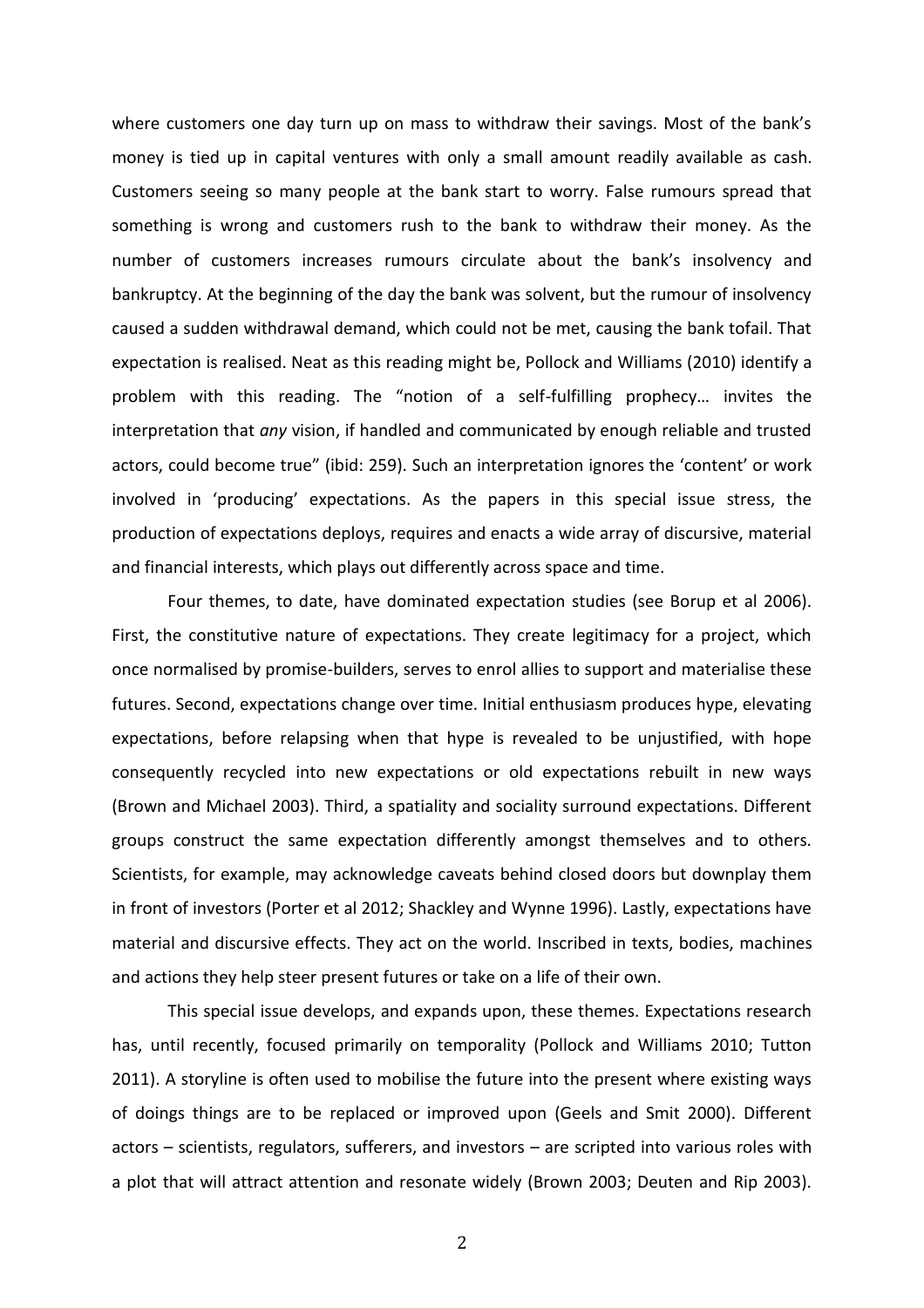Social, political and material realities are ignored in such deterministic accounts (Borup et al 2006; see Lehman this issue). "The newer or more familiar a research agenda is, the greater will be the need to use hype as a means of defining roles, responsibilities and duties" (Brown 2003: 13). But if not handled sensitively, hype can lead to accusations of exaggeration and questions about accountability if expectations fail to materialise.

Fallout from unfulfilled expectations can have wide-ranging effects. Enrolling the support of patients and health advocacy groups embodies a moral duty to avoid false hope or wasting their emotional energy, savings, or goodwill (van Lente and Rip 1998). If the present fails to live up to expectations of it, reputational damage can be felt by those associated with it and their wider field, making it harder to build trust and funding again as heroes are recast as villains (Porter et al 2012). Such concerns have led some professions to "promising pessimism" (Tutton 2011). Firms selling portfolios on the basis of spikes in share price must also explain to investors that share prices can plummet in value as well. Unlike promissory futures, the pessimistic ones imagined in these sales brochures are futures that companies do not want enacted. Accountability of expectations, then, points to the richly textured world of promise-builders where capitalist logics interact with moral obligations (see Randalls and Petrokofsky this issue).

Space and scale play a crucial yet often unsung role in expectations. Too often they are reduced to meaningless tautologies: different people interpret expectations differently (Borup et al 2006); or are relegated to explaining how visions are circulated and translated between entrepreneurs, specialists, policymakers and investors via press releases; and how distance from knowledge production affects how colourfully and loudly a vision is articulated (Brown 2003). These framings present an impoverished sense of space and scale that lacks geographical depth. Milne's contribution (2012) is one of the first to go beyond such narrow readings and acts as a catalyst for this special issue. For Milne (2012: 290), "expectations… bear the imprint of place, or rather of the places in which they are imagined, as well as those they imagine, and ultimately those they produce". Three geographical moments are realised. First, the place(s) for future production, and the scales of enactment – globalising biotechnology and re-localising agricultural practices –must be imagined to identify and remove any tensions (see McEwen et al. this issue). Second, imagined places involve transforming real spaces. Fields are turned into laboratories, workshops become assembly lines, and universities are made into corporate players, as one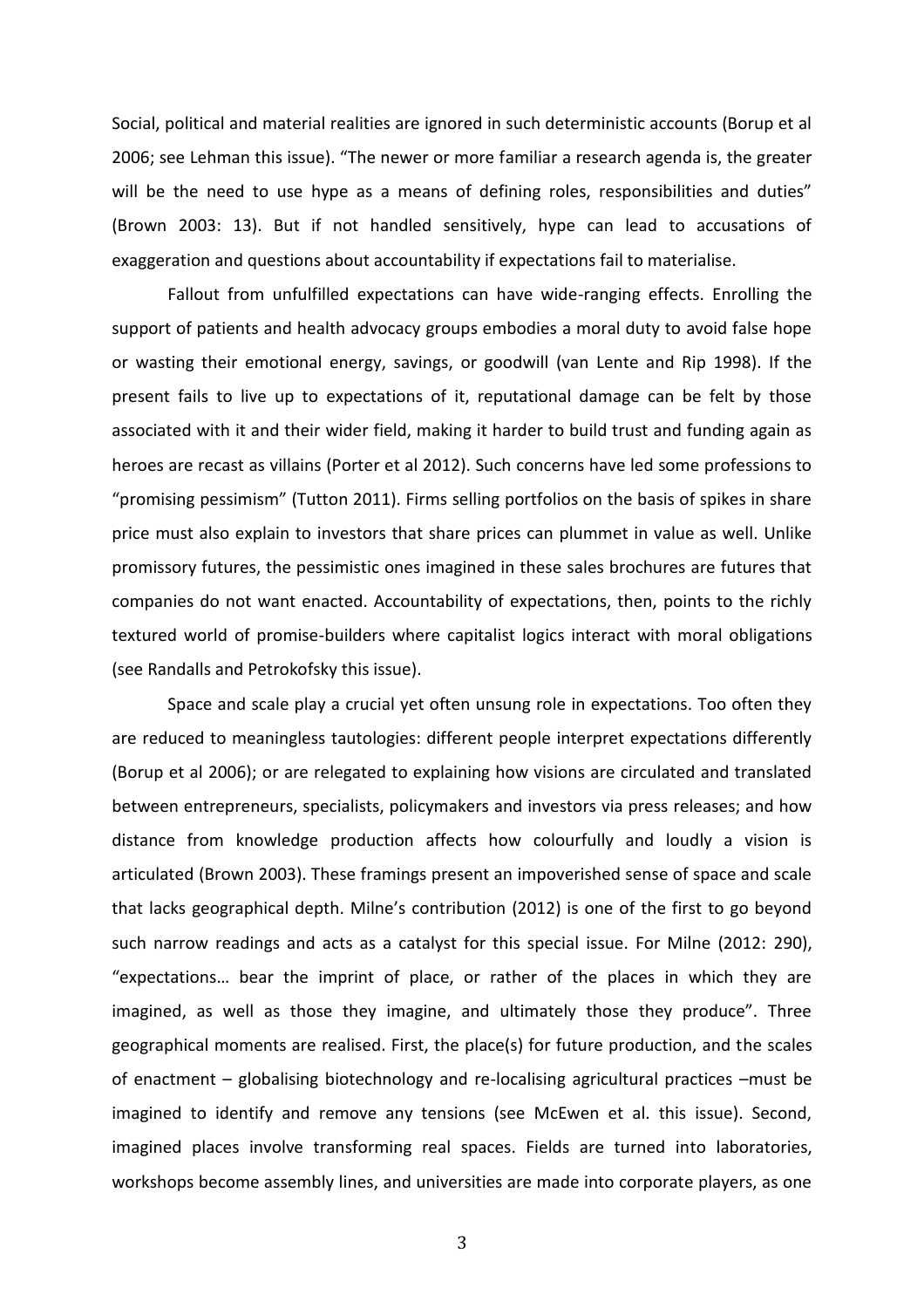place is realised over another. Lastly, expectations are bound by present conditions and constraints; they cannot be divorced from the materialities through which they emerge (see Jonsson this issue). Political spaces, such as the European Union, influence how expectations emerge (or not) and circulate within/beyond its borders.

Moving beyond just these space-time dimensions, this special issue also examines the value of expectations within the traditions of political ecology and political economy. Are the interventions in ecosystem management, and resistance to them, different from those in biotechnology? Expectations in environmental arenas involve a wider array of actors, diverse definitions of successes (what is ecologically successful?), and challenges to biotechnology. Political ecology is perfectly-placed to explore how capitalist natures are (re)produced in line with entrepreneurs' abilities to realise new environmental visions – for example speeding up forestry harvesting and recovery (Prudham 2005; see Randalls and Petrokofsky this issue). As interconnected and open systems, environments pose a different challenge for promise-builders than certain kinds of closed-system technoscientific objects, which may be readily reducible to laboratory replication and control.

Even when expectations are enabled, innovations are costly. They require significant financial backing from corporations, governments, and universities as well as the professional capital of scientists. Very few spinoff companies turn a profit (Mirowski 2011). Venture capitalists instead serve to finance these research laboratories in order to maintain expectations of a future payday long enough to secure re-sale value to a larger corporation before the bubble bursts. How monies from these speculative ventures are stabilised in circuits of capital matters for how different futures are shaped and enacted (and those that are not). While these political-economic logics are often explored in biotechnology studies, they have only recently received attention from geographers interested in the commercialisation of nature (Castree 2010; Lave et al 2010).

Contributors tackle each of the special issue's themes differently. Using the example of wildflower harvesting in South Africa, McEwen et al (this issue) explore the power relations within expectations. Wildflowers are, by definition, grown and picked in the wild. Unaccustomed to the imperfections this entails, consumers are left unsatisfied. Fearing a drop in sales, retailers have sought to bring harvesting practices in line with consumer expectations – changing seeds, flowers, and picking criteria. Different ethical considerations are exposed in these competing expectations – how should nature be managed –and point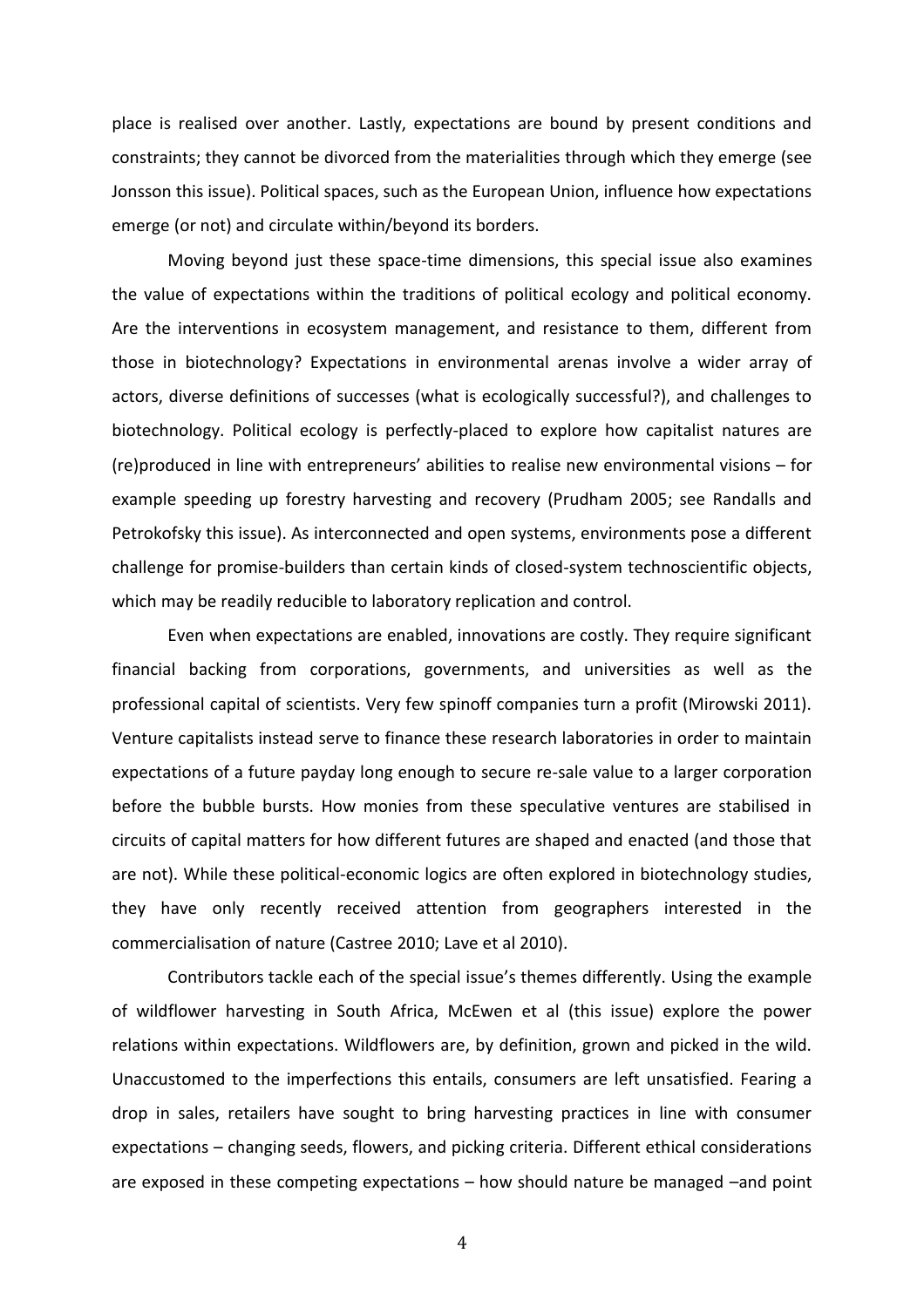to the disturbing conclusion that morality is yet another means for legitimating and enacting particular futures. How expectations are mobilised, McEwen et al (this issue) argue, opens up how conservation practitioners use of science and technology reflects broader social and cultural interests.

Developing that spatial thread, Randalls and Petrokofsky (this issue) use the case study of underwater logging to examine how the production and reproduction of expectations is contingent upon capitalist space-time activities. Archival sources are combined with state-of-the-art techniques to turn lost wood, submerged underwater for decades, into a resalable product. Value of the recovered wood is derived as much from the stories of the rare and exotic as the specific quantity/quality available. Realising that value involves turning a hidden resource into a calculable entity, economically speaking, and enrolling loggers, conservationists, regulators and consumers in a shared expectation for triple-bottom-line sustainability in forestry.

Jonsson, this issue, outlines how the politics, and materialities, of expectations become entwined. Looking at a contentious golf development in Scotland, he contrasts how the promise of future economic development clashes with the stability of a sand dune ecosystem and whether adverse impacts of development are manageable. Nature must be controlled to enable the exploitation of certain kinds of economic futures but at the same time these same expectations are reliant on affirming that nature has the potential to produce something new. Different ontological and epistemological concerns are revealed through the competition of expectations over the ecological effect the golf development. At once, these expectations are both strong – economic prosperity and employment – and weak –without support the whole endeavour will fail (van Lente and Rip 1998). For Jonsson, how these expectations are framed explicitly opens up, or closes-off, different questions and therefore highlights the deeply political nature of expectation building.

Developing the political ecology theme, Lave (this issue) explains how the rise of a charismatic figure in stream restoration, Rosgen, set entrain an economically efficient approach to restoration but with ecologically questionable results. Rosgen's methodology, developed in texts, training course and lectures, is simple and efficient for policymakers to deploy, but it also re-shapes the scientific field establishing the parameters of study and narrowing the options to intervene in policy by other researchers. The notion of expertise is reworked through the construction of expectations as populist rhetoric and simple efficient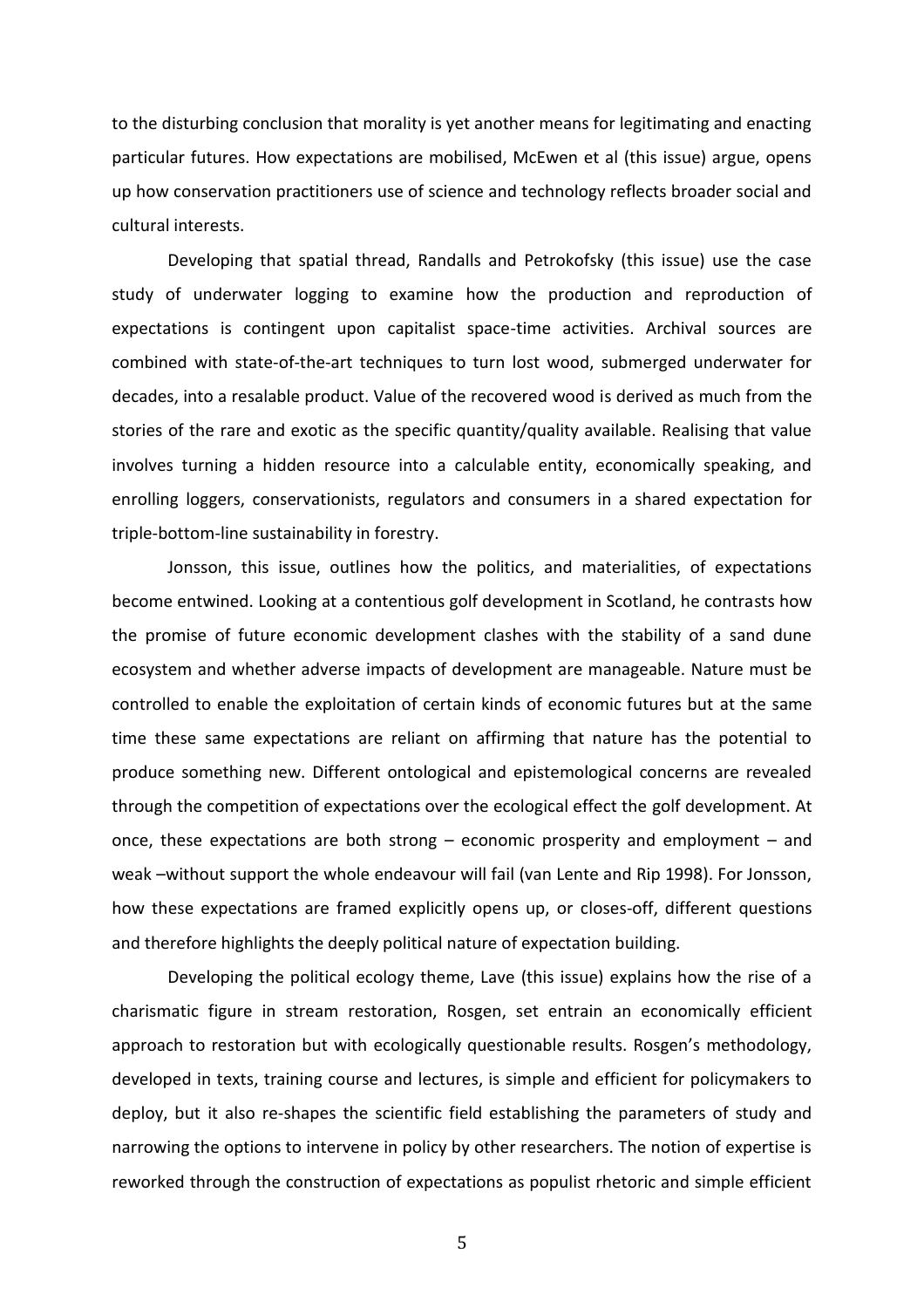methods come to exert authority over more complicated, less immediately applicable studies. Expectations demarcate who has authority to speak about the field and thus become political interventions that include and exclude different actors.

To close, Lehman (this issue) explores the effect of the Sri Lankan tsunami on people's lives. She shows how the science of extreme events leaves citizens with perpetual uncertainty as they have little choice but to 'expect the sea'. This expectation materialises particular interventions in nature that affect how people live. Yet the ocean is not always an abiding actor, as imagined in human thinking, and points to the struggles in rolling out a set of expectations when the thing being acted upon has its own agency and resists control. It is the 'unexpected' that creates the conditions for living in a changing world as much as the expected. Expectations are thus tied to ontological and epistemological claims, held in tension between stabilization or resolution of an issue sufficient to protect that expectation economically and materially, and acceptance of radical instability and the productive power of the unexpected for life and nature.

## **References:**

- Borup, M., Brown, N., Konrad, K., Van Lente, H., 2006. The sociology of expectations in science and technology. Technology Analysis and Strategic Management 18 (3), 285- 298.
- Brown, N., 2003. Hope against hype accountability in biopasts, present and future. Science Studies 16 (2), 3-21.
- Brown, N., Michael, M., 2003. A sociology of expectations: Retrospecting Prospects and Prospecting Retrospects. Technology Analysis and Strategic Management 15 (1), 3-18.
- Castree, C., 2010.Neoliberalism and the biophysical world 1: what 'neoliberalism' is and what difference nature makes to it. Geography Compass 4(12), 1725-1733.
- Deuton, J., Rip, A., 2000. Narrative infrastructure in product creation processes. Organization 7 (1), 69-93.
- Geels, F., 2007. Feelings of Discontent and the Promise of Middle Range Theory for STS: Examples from Technology Dynamics. Science, Technology & Human Values 32 (6), 627-51.
- Geels, F., & Smit, W., 2000. Failed Technology Futures: Pitfalls and Lessons From a Historical Survey. Futures 32 (9/10), 867-85.
- Lave, R., Doyle, M., Robertson, M., 2010. Privatizing stream restoration in the US. Social Studies of Science 40 (5), 677-703.
- Merton, R., 1948. The self-fulfilling prophecy. Antioch Review 8(2), 193-210.